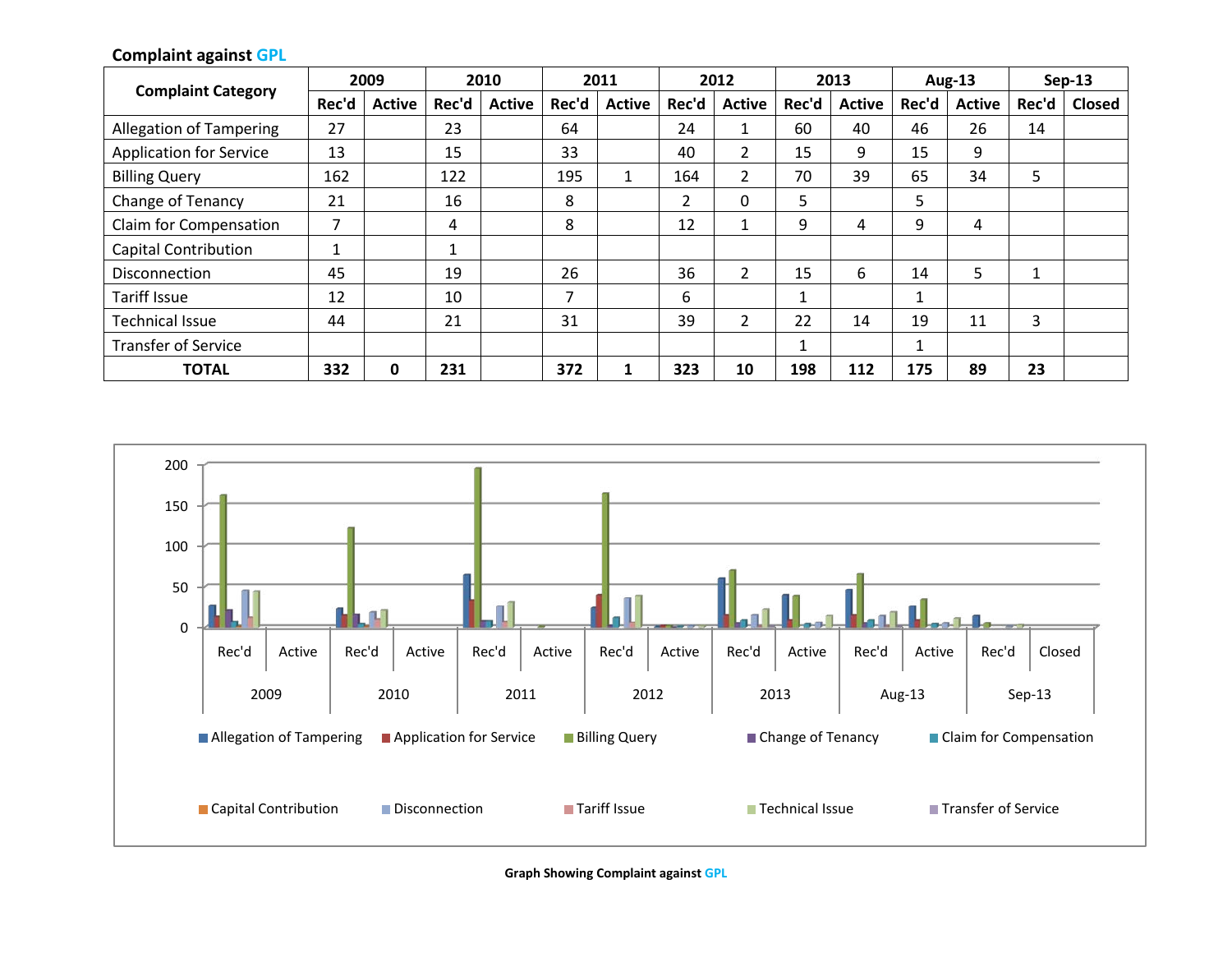## **Complaint against GWI**

| <b>Complaint Category</b>      |       | 2009          | 2010  |               | 2011  |               | 2012  |               | 2013  |               | <b>Aug-13</b> |                | $Sep-13$ |               |
|--------------------------------|-------|---------------|-------|---------------|-------|---------------|-------|---------------|-------|---------------|---------------|----------------|----------|---------------|
|                                | Rec'd | <b>Active</b> | Rec'd | <b>Active</b> | Rec'd | <b>Active</b> | Rec'd | <b>Active</b> | Rec'd | <b>Active</b> | Rec'd         | <b>Active</b>  | Rec'd    | <b>Closed</b> |
| <b>Application for Service</b> | 3     |               |       |               | ⇁     |               | 7     |               | 6     | 3             | 6             | 3              |          |               |
| <b>Billing Query</b>           | 130   |               | 48    |               | 48    |               | 43    |               | 25    | 15            | 22            | 12             | 3        |               |
| Change of Tenancy              |       |               |       |               |       |               |       |               |       |               |               |                |          |               |
| Compensation                   |       |               |       |               |       |               | 2     |               |       |               |               |                |          |               |
| Disconnection                  | 16    |               | 13    |               | 16    |               | 19    |               | ⇁     | 3             | ⇁             | 3              |          |               |
| Tariff Issue                   | 10    |               | 2     |               |       |               |       |               |       |               |               |                |          |               |
| <b>Technical Issue</b>         | 25    |               | 26    |               | 11    |               | 13    |               |       | 3             | 6             | $\overline{2}$ | ◢        |               |
| <b>Tampering</b>               |       |               |       |               |       |               | 1     |               |       |               |               |                |          |               |
| Misc                           | 8     |               | 3     |               |       |               |       |               |       |               |               |                |          |               |
| <b>TOTAL</b>                   | 192   |               | 95    |               | 84    |               | 86    |               | 45    | 24            | 41            | 20             | 4        |               |



**Graph Showing Complaint against GWI**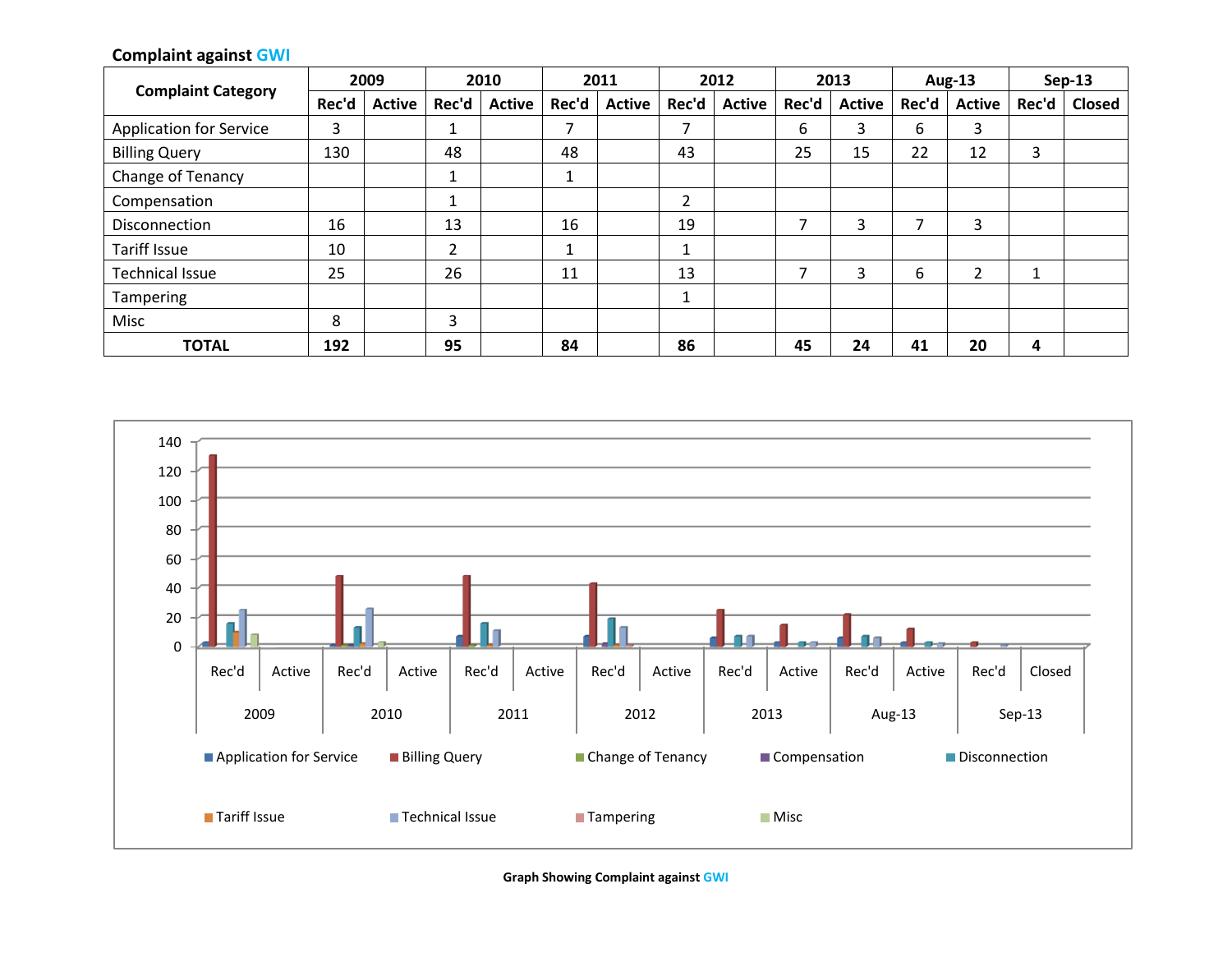## **Complaint against GTT**

| <b>Complaint Category</b>      |       | 2009          | 2010  |               | 2011    |               | 2012  |               | 2013  |               | <b>Aug-13</b> |               |       | $Sep-13$ |
|--------------------------------|-------|---------------|-------|---------------|---------|---------------|-------|---------------|-------|---------------|---------------|---------------|-------|----------|
|                                | Rec'd | <b>Active</b> | Rec'd | <b>Active</b> | Rec'd   | <b>Active</b> | Rec'd | <b>Active</b> | Rec'd | <b>Active</b> | Rec'd         | <b>Active</b> | Rec'd | Closed   |
| <b>Application for Service</b> | 15    |               | 9     |               | 6       |               | 8     |               | 3     |               | ົ<br>∠        |               |       |          |
| <b>Billing Query</b>           | 9     |               | 4     |               | C.      |               | 10    |               | 11    |               | 11            |               |       |          |
| Disconnection                  | 3     |               |       |               | C.<br>۷ |               |       |               |       |               |               |               |       |          |
| Tariff Issue                   |       |               |       |               |         |               |       |               |       |               |               |               |       |          |
| <b>Technical Issue</b>         | 35    |               | 28    |               | 33      |               | 87    |               | 70    | 24            | 64            | 18            | 6     |          |
| <b>Transfer of Service</b>     | 4     |               |       |               | 3       |               | ⇁     |               | 4     |               | 3             |               | ◢     |          |
| Compensation                   |       |               |       |               |         |               |       |               |       |               |               |               |       |          |
| Misc                           | 8     |               | 4     |               |         |               |       |               |       |               |               |               |       |          |
| <b>TOTAL</b>                   | 74    |               | 47    |               | 47      |               | 112   |               | 88    | 31            | 80            | 23            | 8     |          |



**Graph Showing Complaint against GT&T**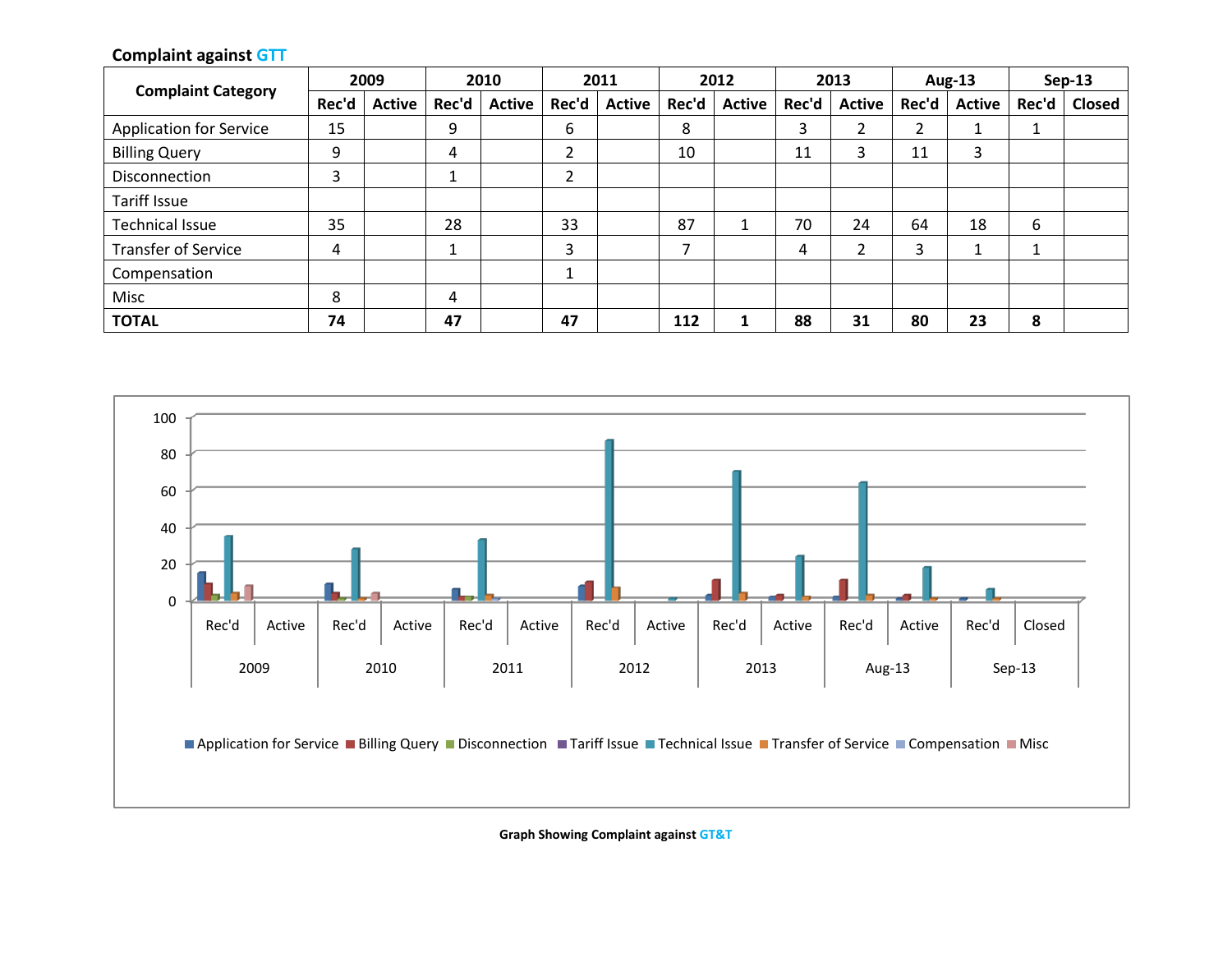**Complaint against Digicel**

| <b>Complaint Category</b> | 2009  |  | 2010 |                         | 2011 |                                                                   | 2012 |  | 2013 |  | <b>Aug-13</b> |  | $Sen-13$ |                |
|---------------------------|-------|--|------|-------------------------|------|-------------------------------------------------------------------|------|--|------|--|---------------|--|----------|----------------|
|                           | Rec'd |  |      | Active   Rec'd   Active |      | Rec'd   Active   Rec'd   Active   Rec'd   Active   Rec'd   Active |      |  |      |  |               |  |          | Rec'd   Closed |
| <b>Billing Query</b>      |       |  |      |                         |      |                                                                   |      |  |      |  |               |  |          |                |
| <b>Technical Issue</b>    |       |  |      |                         |      |                                                                   |      |  |      |  |               |  |          |                |
| Misc                      |       |  |      |                         |      |                                                                   |      |  |      |  |               |  |          |                |
| <b>TOTAL</b>              |       |  |      |                         |      |                                                                   |      |  |      |  |               |  |          |                |



**Graph Showing Complaint against DIGICEL**